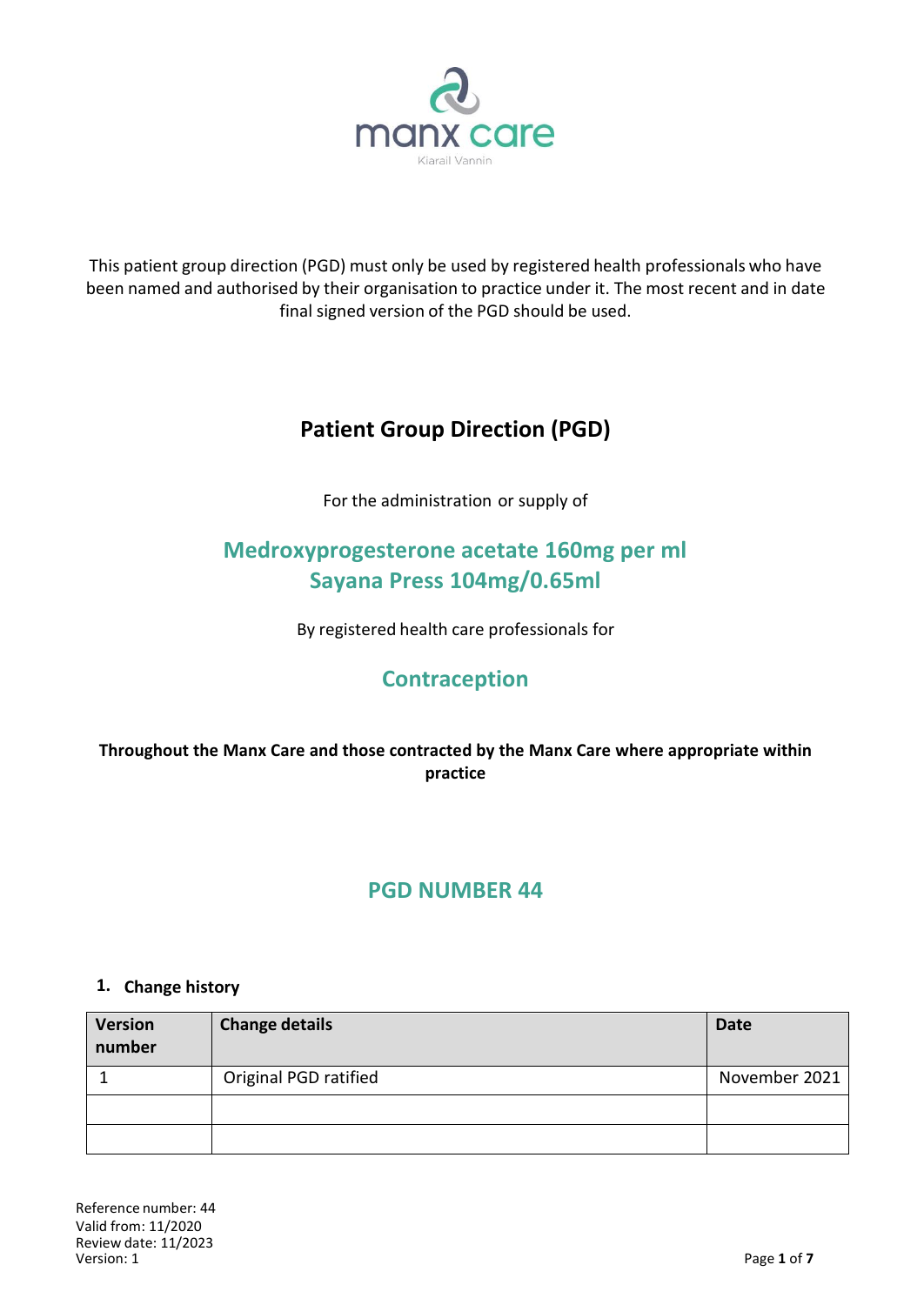### **2. Medicines practice guideline 2:** *Patient group directions*

Refer to the relevant sections of NICE medicines practice guideline 2: *Patient group directions* as stated in the blank template notes. For further information about PGD signatories, see the NHS and Manx Care PGD website FAQs

#### **3. PGD development**

Refer to the NICE PGD competency framework for people developing PGDs

| Job Title & organisation           | <b>Name</b> | <b>Signature</b> | <b>Date</b> |
|------------------------------------|-------------|------------------|-------------|
| Author of the PGD                  |             |                  |             |
| Member of the PGD<br>working group |             |                  |             |

#### **4. PGD authorisation**

Refer to the NICE PGD competency framework for people authorising PGDs

| <b>Job Title</b>                                             | <b>Name</b> | Signature | <b>Date</b> |
|--------------------------------------------------------------|-------------|-----------|-------------|
| <b>Medical Director</b>                                      |             |           |             |
| Chief pharmacist/<br><b>Pharmaceutical Adviser</b>           |             |           |             |
| Senior Paramedic                                             |             |           |             |
| Director of Nursing                                          |             |           |             |
| <b>GP Adviser</b>                                            |             |           |             |
| Senior Microbiologist<br>(if PGD contains<br>antimicrobials) |             |           |             |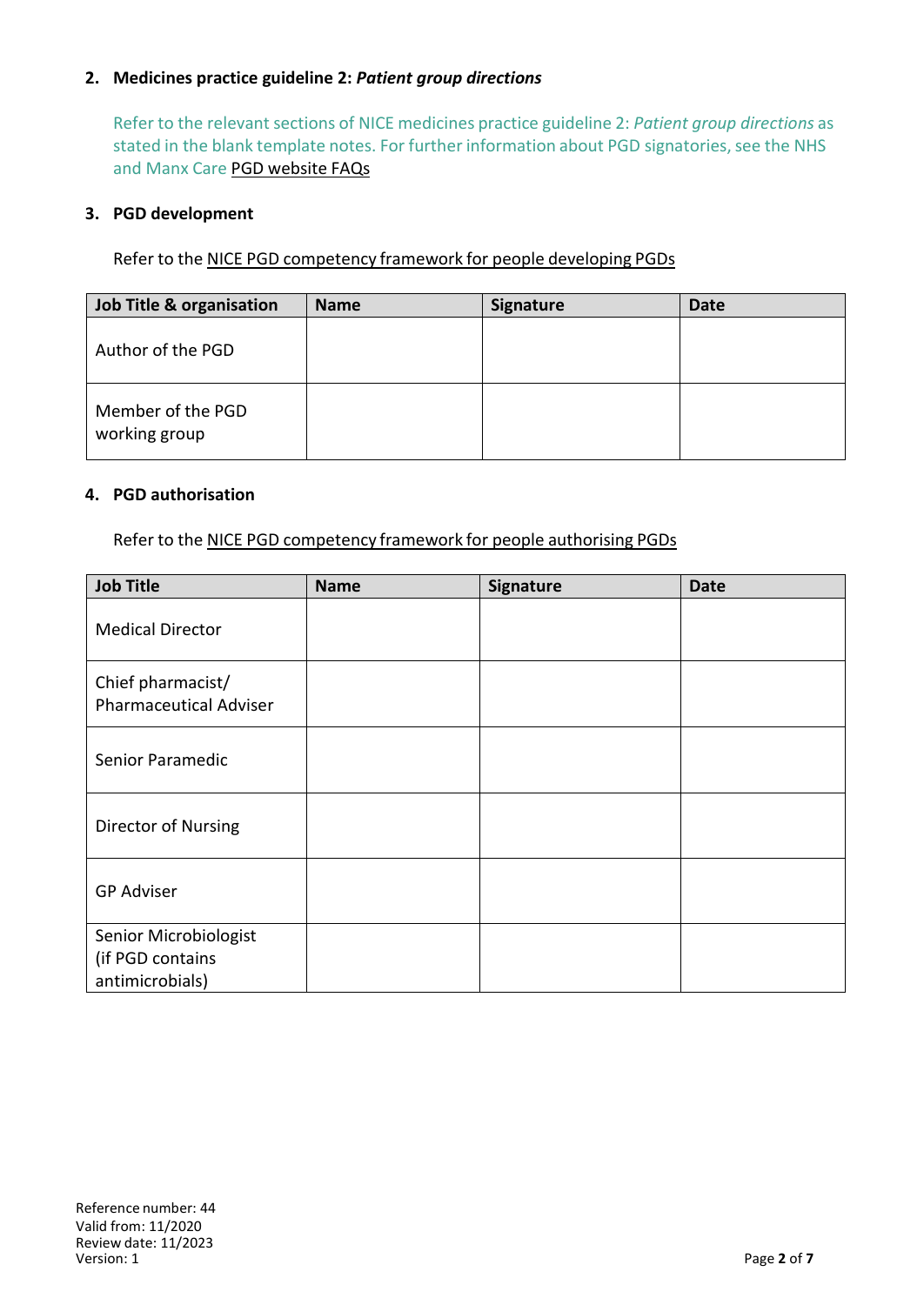### **5. PGD adoption by the provider**

Refer to the NICE PGD competency framework for people authorising PGDs

| Job title and<br>organisation | <b>Signature</b> | <b>Date</b> | Applicable or not<br>applicable to area |
|-------------------------------|------------------|-------------|-----------------------------------------|
|                               |                  |             |                                         |

#### **6. Training and competency of registered healthcare professionals, employed or contracted by the Manx Care, GP practice or Hospice**

Refer to the NICE PGD competency framework for health professionals using PGDs

|                                                        | Requirements of registered Healthcare professionals working<br>under the PGD                                                                                                                                                                                                                                                                              |  |
|--------------------------------------------------------|-----------------------------------------------------------------------------------------------------------------------------------------------------------------------------------------------------------------------------------------------------------------------------------------------------------------------------------------------------------|--|
| <b>Qualifications and</b><br>professional registration | Registered healthcare professionals, working within or<br>contracted by the Manx Care, GP practice or Hospice who are<br>permitted staff groups outlined within the current PGD policy<br>Specific training in sexual health and/or contraception, or<br>equivalent experience                                                                            |  |
| <b>Initial training</b>                                | Knowledge of current guidelines and the administration of the<br>$\bullet$<br>drug specified in this PGD/BNF and of the inclusion and<br>exclusion criteria<br>Training which enables the practitioner to make a clinical<br>assessment to establish the need for the medication covered by<br>this PGD<br>Local training in the use of PGDs<br>$\bullet$ |  |
| Competency                                             | Staff will be assessed on their knowledge of drugs and clinical                                                                                                                                                                                                                                                                                           |  |
| assessment                                             | assessment as part the competency framework for registered health<br>professionals using PGDs                                                                                                                                                                                                                                                             |  |
| <b>Ongoing training and</b>                            | The registered health care professionals should make sure they are                                                                                                                                                                                                                                                                                        |  |
| competency                                             | aware of any changes to the recommendations for this medication;                                                                                                                                                                                                                                                                                          |  |
|                                                        | it is the responsibility of the registered health care professionals to                                                                                                                                                                                                                                                                                   |  |
|                                                        | keep up to date with continuing professional development. PGD                                                                                                                                                                                                                                                                                             |  |
|                                                        | updates will be held every two years                                                                                                                                                                                                                                                                                                                      |  |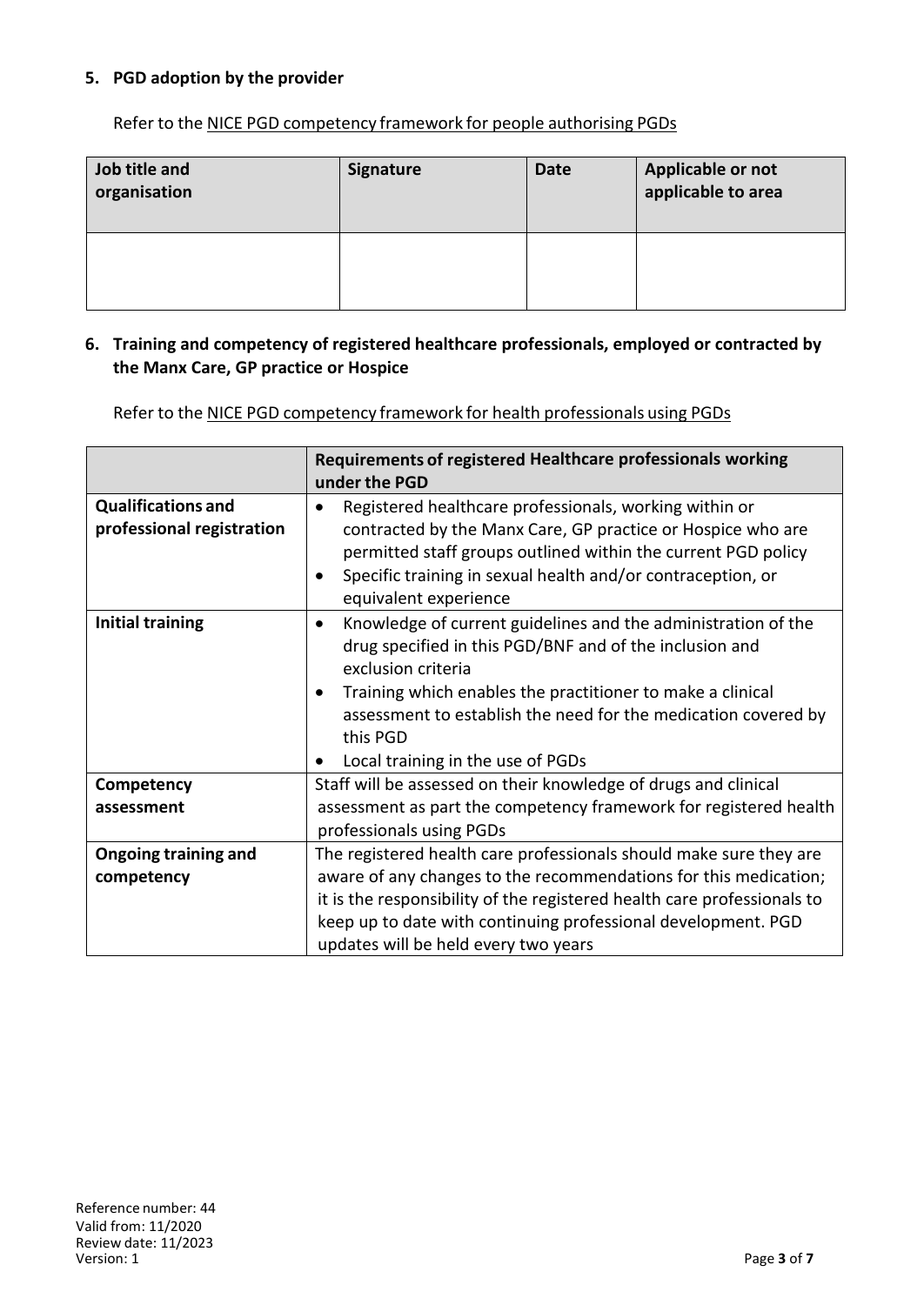### **7. Clinical Conditions**

| <b>Clinical condition or</b>     | Contraception                                                                 |  |
|----------------------------------|-------------------------------------------------------------------------------|--|
| situation to which this          |                                                                               |  |
| <b>PGD applies</b>               |                                                                               |  |
| <b>Inclusion criteria</b>        | Females of childbearing potential with a UKMEC score 2 or less<br>$\bullet$   |  |
|                                  | In adolescents aged 13-18 years when other long term methods<br>$\bullet$     |  |
|                                  | of contraception are inappropriate                                            |  |
| <b>Exclusion criteria</b>        | Known or suspected pregnancy<br>$\bullet$                                     |  |
|                                  | Known hypersensitivity to any constituent of the injection.<br>$\bullet$      |  |
|                                  | Under 16 years of age and assessed as not Fraser competent<br>$\bullet$       |  |
|                                  | A history of breast cancer within the last 5 years<br>$\bullet$               |  |
|                                  | Liver tumour and hepatic impairment<br>$\bullet$                              |  |
|                                  | Acute porphyria<br>$\bullet$                                                  |  |
|                                  | Severe Arterial disease<br>$\bullet$                                          |  |
|                                  | Undiagnosed vaginal bleeding<br>$\bullet$                                     |  |
| <b>Cautions (including any</b>   | History during pregnancy in disturbances of lipid metabolism<br>$\bullet$     |  |
| relevant action to be            | History during pregnancy of deterioration of otosclerosis<br>$\bullet$        |  |
| taken)                           | History during pregnancy of pruritis<br>$\bullet$                             |  |
|                                  | Severe liver disease and recurrent cholestatic jaundice<br>$\bullet$          |  |
|                                  | In women with risk factors for osteoporosis, a method of<br>$\bullet$         |  |
|                                  | contraception other than medroxyprogesterone should be                        |  |
|                                  | considered                                                                    |  |
| <b>Arrangements for referral</b> | Patient should be referred to a more experienced clinical                     |  |
| for medical advice               | practitioner for further assessment                                           |  |
| Action to be taken if            | Patient should be referred to a more experienced clinical                     |  |
| patient excluded                 | practitioner for further assessment                                           |  |
| Action to be taken if            | A verbal explanation should be given to the patient on: the need<br>$\bullet$ |  |
| patient declines                 | for the medication and any possible effects or potential risks                |  |
| treatment                        | which may occur as a result of refusing treatment                             |  |
|                                  | This information must be documented in the patients' health<br>$\bullet$      |  |
|                                  | records                                                                       |  |
|                                  | Any patient who declines care must have demonstrated capacity                 |  |
|                                  | to do so                                                                      |  |
|                                  | Where appropriate care should be escalated                                    |  |

### **8. Details of the medicine**

| Name, form and strength    | Medroxyprogesterone acetate 160mg per ml                         |
|----------------------------|------------------------------------------------------------------|
| of medicine                | Sayana Press 104mg/0.65ml                                        |
| Legal category             | Prescription Only Medicine (POM)                                 |
| Indicate any off-label use | Injections may be given at $8$ – this should be 10 - 12 weeks if |
| (if relevant)              | problematic bleeding in first 3 cycles                           |
| Route/method of            | Subcutaneous injection injected into anterior thigh or abdomen   |
| administration             |                                                                  |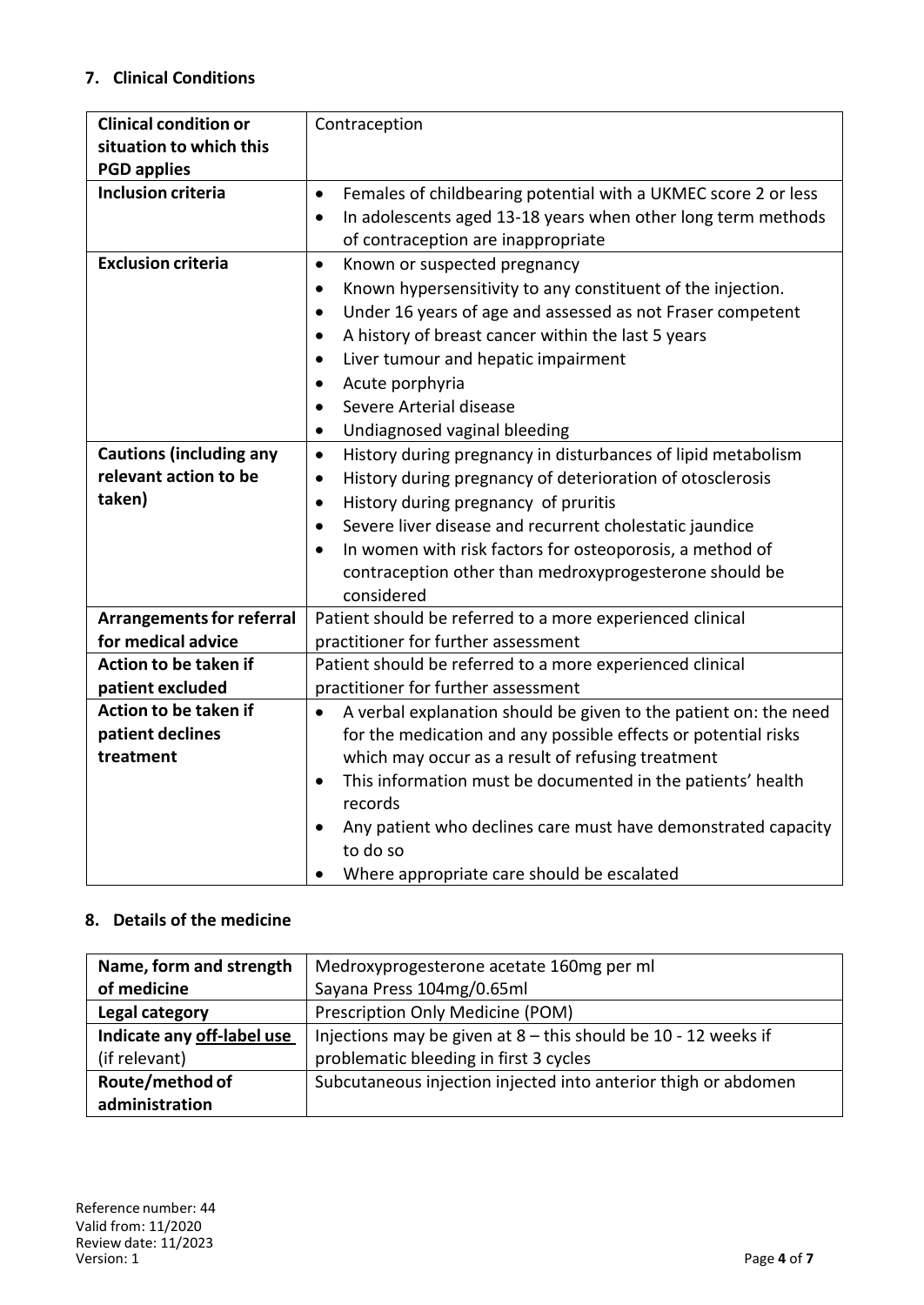| Dose and frequency                            | Single pre-filled injection (104mg/0.65ml) on day 1-5 of the<br>$\bullet$<br>menstrual cycle with no need for additional protection.<br>SC-DMPA can be started at any time after day 5 if it is<br>$\bullet$<br>reasonably certain that the individual is not pregnant. Additional<br>precautions are then required for 7 days after starting and<br>advise to have follow up pregnancy test at 21 days if there was a<br>risk of pregnancy<br>When starting or restarting SC-DMPA as quick start after<br>$\bullet$<br>levonorgestrel emergency contraception, additional<br>contraception is required for 7 days and follow up pregnancy<br>test at 21 days is required.<br>In line with FSRH guidance individuals should delay starting or<br>$\bullet$<br>restarting hormonal contraception for 5 days following use of<br>ulipristal acetate for emergency contraception. Avoidance of<br>pregnancy risk (i.e. use of condoms or abstain from intercourse)<br>should be advised for a further 7 days and follow up pregnancy<br>test at 21 days is required.<br>SC-DMPA dose should be repeated 13 weeks after the last<br>$\bullet$<br>injection.<br>If required a repeat injection can be given up to 14 weeks after<br>$\bullet$<br>the previous dose with no additional contraceptive precautions.<br>If required on an occasional basis, SC-DMPA injection may be<br>$\bullet$<br>repeated as early as 10 weeks after the last injection.<br>If the interval from the preceding injection is greater than 14<br>٠<br>weeks and unprotected sexual intercourse (UPSI) has occurred<br>the injection may be administered/supplied - the professional<br>administering the injection should refer to FSRH current<br>guidelines for advice on the need for additional contraception<br>and pregnancy testing.<br>For guidance on changing from one contraceptive method to<br>another, and when to start after an abortion and postpartum,<br>refer to the Faculty of Sexual and Reproductive Healthcare |
|-----------------------------------------------|-----------------------------------------------------------------------------------------------------------------------------------------------------------------------------------------------------------------------------------------------------------------------------------------------------------------------------------------------------------------------------------------------------------------------------------------------------------------------------------------------------------------------------------------------------------------------------------------------------------------------------------------------------------------------------------------------------------------------------------------------------------------------------------------------------------------------------------------------------------------------------------------------------------------------------------------------------------------------------------------------------------------------------------------------------------------------------------------------------------------------------------------------------------------------------------------------------------------------------------------------------------------------------------------------------------------------------------------------------------------------------------------------------------------------------------------------------------------------------------------------------------------------------------------------------------------------------------------------------------------------------------------------------------------------------------------------------------------------------------------------------------------------------------------------------------------------------------------------------------------------------------------------------------------------------------------------------------------------------------------------------------------|
| <b>Quantity to be</b><br>administered and/or  | (FSRH) guidelines.<br>If being administered under this PGD a single dose (one pre-<br>$\bullet$<br>filled syringe) is to be administered per episode of care.                                                                                                                                                                                                                                                                                                                                                                                                                                                                                                                                                                                                                                                                                                                                                                                                                                                                                                                                                                                                                                                                                                                                                                                                                                                                                                                                                                                                                                                                                                                                                                                                                                                                                                                                                                                                                                                   |
| supplied                                      | If for self-administration supply up to twelve months supply<br>(up to 4 pre-filled 0.65 ml pre-filled syringes).                                                                                                                                                                                                                                                                                                                                                                                                                                                                                                                                                                                                                                                                                                                                                                                                                                                                                                                                                                                                                                                                                                                                                                                                                                                                                                                                                                                                                                                                                                                                                                                                                                                                                                                                                                                                                                                                                               |
| <b>Maximum or minimum</b><br>treatment period | For as long as individual requires SC-DMPA and has no<br>$\bullet$<br>contraindications to its use.                                                                                                                                                                                                                                                                                                                                                                                                                                                                                                                                                                                                                                                                                                                                                                                                                                                                                                                                                                                                                                                                                                                                                                                                                                                                                                                                                                                                                                                                                                                                                                                                                                                                                                                                                                                                                                                                                                             |
|                                               | Note - in individuals of all ages, careful re-evaluation of the<br>٠                                                                                                                                                                                                                                                                                                                                                                                                                                                                                                                                                                                                                                                                                                                                                                                                                                                                                                                                                                                                                                                                                                                                                                                                                                                                                                                                                                                                                                                                                                                                                                                                                                                                                                                                                                                                                                                                                                                                            |
|                                               | risks and benefits of treatment should be carried out in<br>those who wish to continue use for more than 2 years. In                                                                                                                                                                                                                                                                                                                                                                                                                                                                                                                                                                                                                                                                                                                                                                                                                                                                                                                                                                                                                                                                                                                                                                                                                                                                                                                                                                                                                                                                                                                                                                                                                                                                                                                                                                                                                                                                                            |
|                                               | particular, in individuals with significant lifestyle and/or                                                                                                                                                                                                                                                                                                                                                                                                                                                                                                                                                                                                                                                                                                                                                                                                                                                                                                                                                                                                                                                                                                                                                                                                                                                                                                                                                                                                                                                                                                                                                                                                                                                                                                                                                                                                                                                                                                                                                    |
|                                               | medical risk factors for osteoporosis, other methods of                                                                                                                                                                                                                                                                                                                                                                                                                                                                                                                                                                                                                                                                                                                                                                                                                                                                                                                                                                                                                                                                                                                                                                                                                                                                                                                                                                                                                                                                                                                                                                                                                                                                                                                                                                                                                                                                                                                                                         |
|                                               | contraception should be considered prior to use of SC-<br>DMPA.                                                                                                                                                                                                                                                                                                                                                                                                                                                                                                                                                                                                                                                                                                                                                                                                                                                                                                                                                                                                                                                                                                                                                                                                                                                                                                                                                                                                                                                                                                                                                                                                                                                                                                                                                                                                                                                                                                                                                 |
| <b>Storage</b>                                | Room temperature                                                                                                                                                                                                                                                                                                                                                                                                                                                                                                                                                                                                                                                                                                                                                                                                                                                                                                                                                                                                                                                                                                                                                                                                                                                                                                                                                                                                                                                                                                                                                                                                                                                                                                                                                                                                                                                                                                                                                                                                |
|                                               |                                                                                                                                                                                                                                                                                                                                                                                                                                                                                                                                                                                                                                                                                                                                                                                                                                                                                                                                                                                                                                                                                                                                                                                                                                                                                                                                                                                                                                                                                                                                                                                                                                                                                                                                                                                                                                                                                                                                                                                                                 |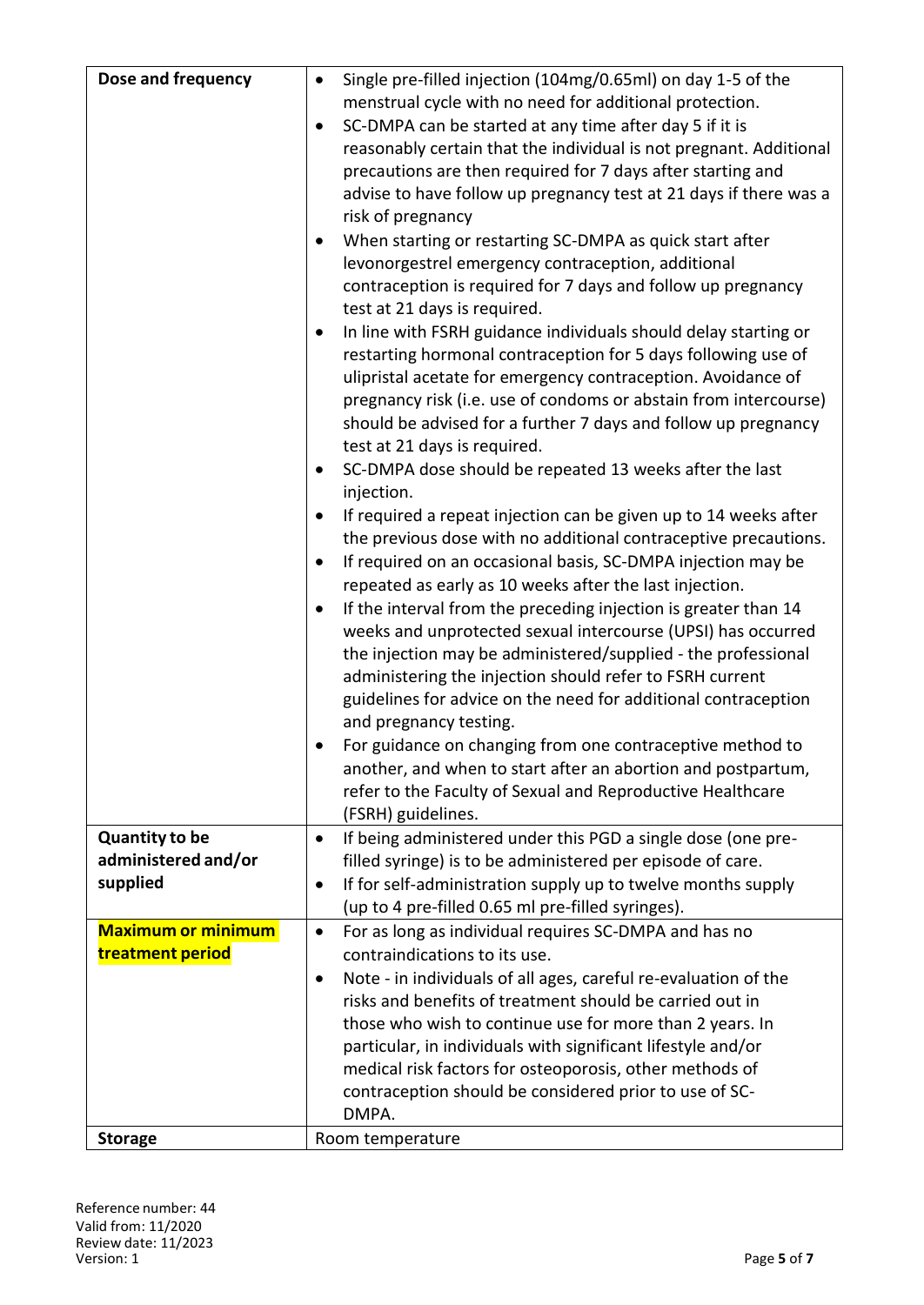| <b>Adverse effects</b> | Refer to SPC of relevant product and current British National<br>Formulary for further information<br>Menstrual cycle irregularities<br>Alopecia |  |  |
|------------------------|--------------------------------------------------------------------------------------------------------------------------------------------------|--|--|
|                        | <b>Breast abnormalities</b><br>Nausea<br>$\bullet$                                                                                               |  |  |
|                        | Sexual dysfunction<br>Depression                                                                                                                 |  |  |
|                        | <b>Dizziness</b><br>Skin reactions<br>$\bullet$                                                                                                  |  |  |
|                        | Fluid retention<br>Weight changes                                                                                                                |  |  |
|                        | Insomnia<br>$\bullet$                                                                                                                            |  |  |
|                        | Reduction in bone mineral density is greater with increasing<br>duration of use. The loss is mostly recovered on discontinuation                 |  |  |
| Records to be kept     | The administration of any medication given under a PGD must be                                                                                   |  |  |
|                        | recorded within the patient's medical records                                                                                                    |  |  |

#### **9. Patient information**

| Verbal/Written<br>information to be given to<br>patient or carer |           | Verbal information must be given to patients and or carers for all<br>medication being administered under a PGD<br>Where medication is being supplied under a PGD, written<br>patient information leaflet must also be supplied<br>A patient information leaflet is available on request                                                             |
|------------------------------------------------------------------|-----------|------------------------------------------------------------------------------------------------------------------------------------------------------------------------------------------------------------------------------------------------------------------------------------------------------------------------------------------------------|
| Follow-up advice to be<br>given to patient or carer              | $\bullet$ | Full counselling backed by patient information leaflet required<br>before administration - likelihood of menstrual disturbance and<br>the potential for a delay in return to full fertility<br>Delayed return of fertility and irregular cycles may occur after<br>discontinuation of treatment but there is no evidence of<br>permanent infertility |

### **10. Appendix A**

| <b>References</b>                                                                   |  |  |
|-------------------------------------------------------------------------------------|--|--|
| 1. British National Formulary (BNF) available online: https://bnf.nice.org.uk       |  |  |
| 2. Nursing and Midwifery (2018) "The code" available online: https://www.nmc.org.uk |  |  |
| 3. Current Health Care Professions Council standards of practice                    |  |  |
| 4. General Pharmaceutical Council standards                                         |  |  |
| <b>E</b> The Coneral Optical Council                                                |  |  |

- 5. The General Optical Council
- 6. Electronic medicines compendium available online: https://www.medicines.org.uk
- 7. Faculty of Sexual and Reproductive Healthcare Clinical Effectiveness Unit Guidance for Injectable Progesterones (CEU GUIDANCE)
- 8. Faculty of Sexual and Reproductive Healthcare UK Medical Eligibility Criteria Document (UK MEC)
- 9. Family Planning Clinic Safeguarding Risk Assessment Tool